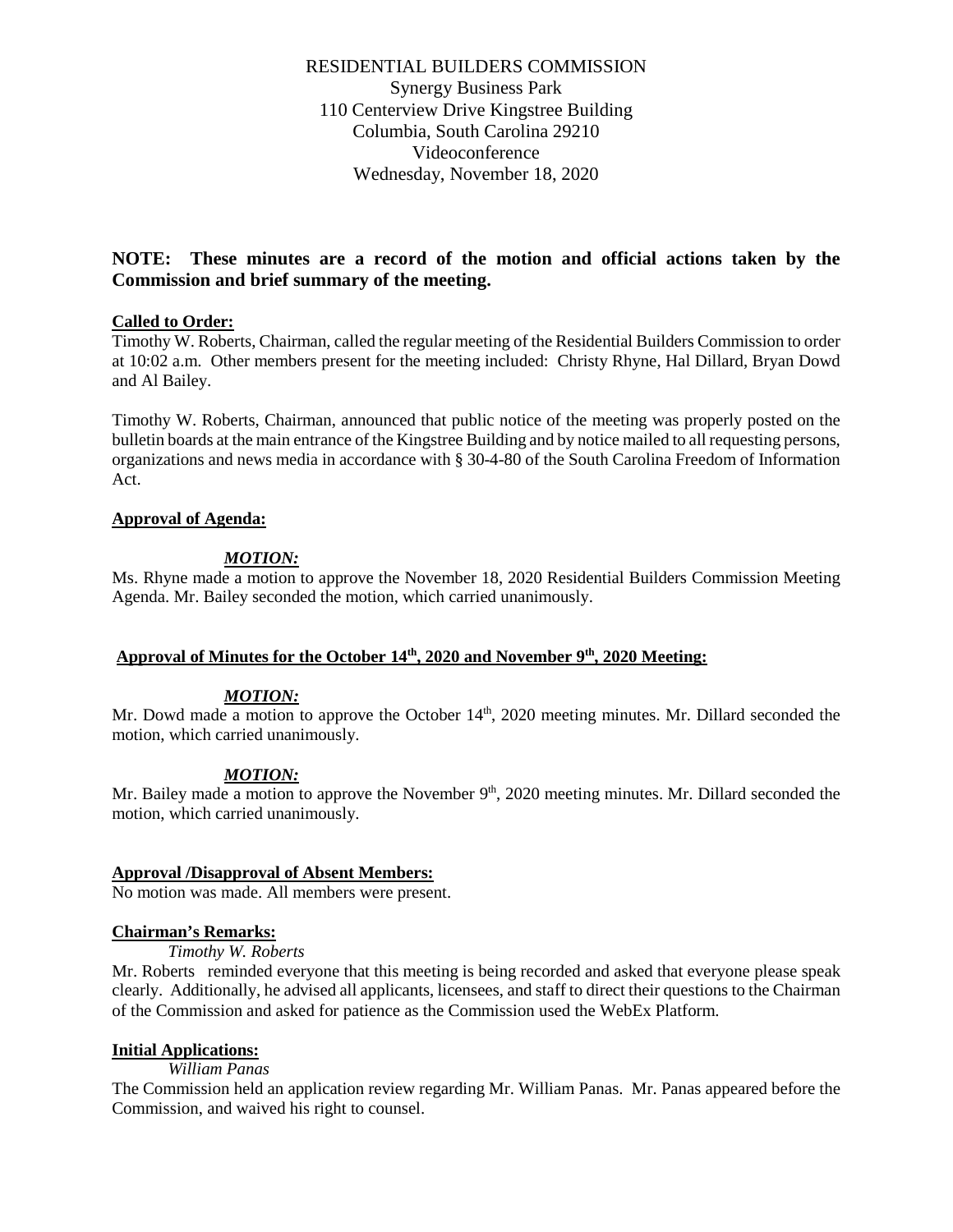# *MOTION*:

Mr. Bailey made a motion to approve the specialty registration for Mr. William Panas. Mr. Dowd seconded the motion, which carried unanimously.

#### *Melanie Locklear*

The Commission held an application review regarding Melanie Locklear. Ms. Locklear appeared before the Commission and waived her right to counsel.

# *MOTION*:

Mr. Bailey made a motion to approve the specialty registration for Ms. Locklear with the condition she must carry a \$5,000 bond at all times the registration is active. Mr. Dillard seconded the motion, which did not carry unanimously. Mr. Dowd opposed.

#### *Dean Easton*

The Commission held an application review regarding Dean Easton. Mr. Easton appeared before the Commission and waived his right to counsel.

## *MOTION*:

Ms. Rhyne made a motion to enter into executive session to receive legal advice in regards to Mr. Easton's application. Mr. Dowd seconded the motion, which carried unanimously.

## *MOTION*:

Ms. Rhyne made a motion to exit executive session after receiving legal advice. Mr. Bailey seconded the motion, which carried unanimously.

## *MOTION*:

Ms. Rhyne made a motion to allow Mr. Easton to sit for the exam. Mr. Bailey seconded the motion, which carried unanimously.

## *Justin Hadley*

The Commission held an application review regarding Justin Hadley. Mr. Hadley appeared before the Commission and waived his right to counsel.

## *MOTION*:

Mr. Dowd made a motion to allow Mr. Hadley to sit for the exam. Ms. Rhyne seconded the motion, which carried unanimously.

#### *Hunter Walker*

The Commission held an application review regarding Hunter Walker. Mr. Walker appeared before the Commission and waived his right to counsel.

## *MOTION*:

Ms. Rhyne made a motion to allow Mr. Walker to sit for the exam. Mr. Dillard seconded the motion, which carried unanimously.

#### *Vitaliy Sulakov*

The Commission held an application review regarding Vitaliy Sulakov. Mr. Sulakov appeared before the Commission and waived his right to counsel.

## *MOTION*:

Mr. Bailey made a motion to allow Mr. Sulakov to sit for the exam. Mr. Dillard seconded the motion, which carried unanimously.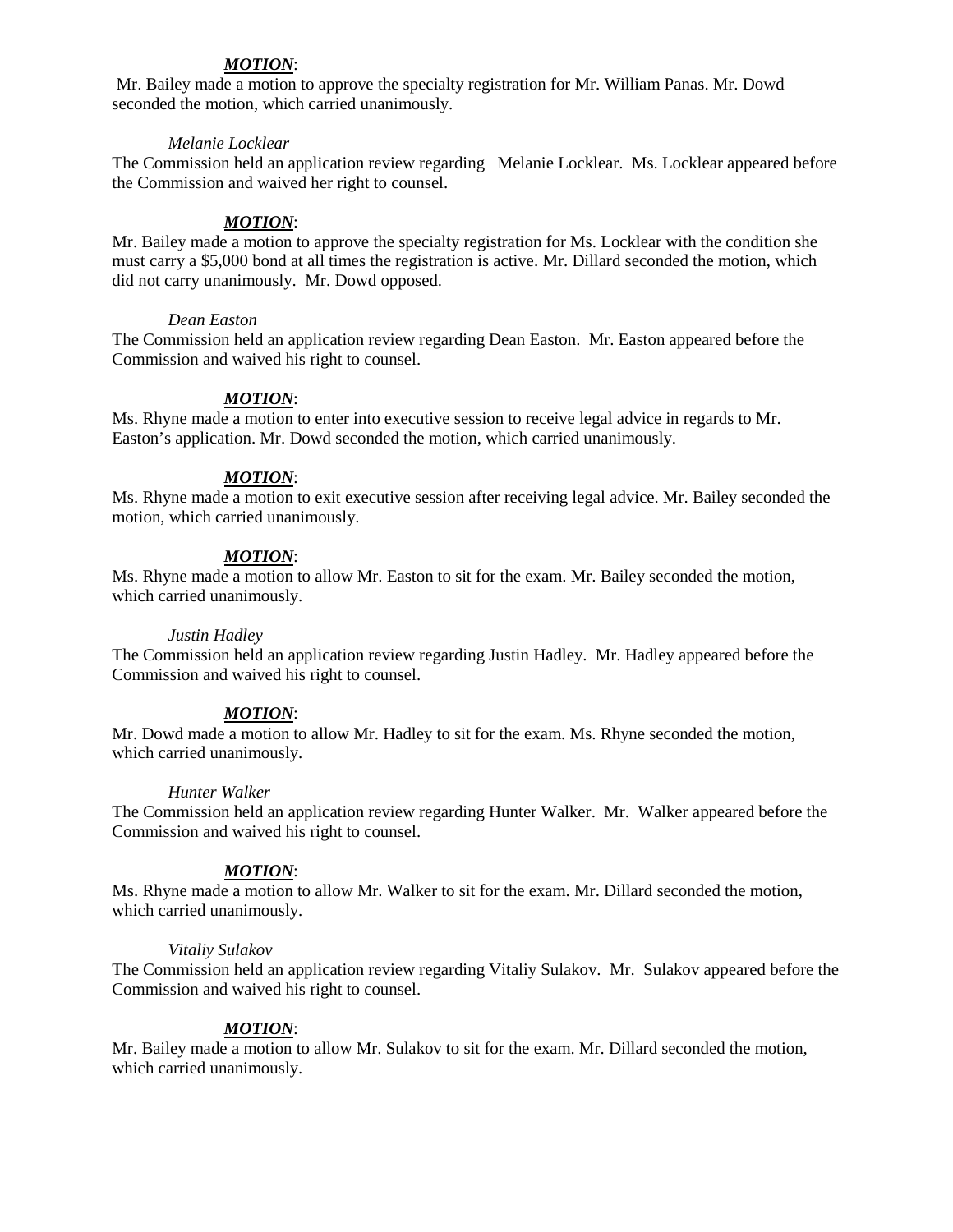# *Cody Schilawski*

The Commission held an application review regarding Cody Schilawski. Mr. Schilawski appeared before the Commission and waived his right to counsel.

# *MOTION*:

Mr. Dillard made a motion to allow Mr. Schilawski to sit for the exam. Mr. Dowd seconded the motion, which carried unanimously.

#### *Michelle Taylor*

Ms. Taylor did not appear before the Commission.

# *MOTION*:

No motions were made.

## *Jonathan Gafford*

The Commission held an application review regarding Jonathan Gafford. Mr. Gafford appeared before the Commission and waived his right to counsel.

# *MOTION*:

Ms. Rhyne made a motion to allow Mr. Gafford to sit for the exam. Mr. Dillard seconded the motion, which carried unanimously.

• Commissioner Bailey recused himself from the meeting due to his service as a hearing officer in the cases of Jessica Heinz case no 2019-469 and Vasiliy Busko case no 2019-109.

## **Hearing Officer Recommendations:**

## *Ms. Jessica Heinz case no 2019-469*

The Board held a Final Order hearing regarding Ms. Jessica Heinz. Mr. Chris Elliott, Esq. represented the State in the matter.

## *MOTION:*

Mr. Dowd made a motion to adopt the Hearing Officer's Recommendation. Mr. Dillard seconded the motion, which carried unanimously.

## *Mr. Vasiliy Busko*

The Board held a Final Order hearing regarding Mr. Vasiliy Busko. Mr. Chris Elliott, Esq. represented the State in the matter.

## *MOTION:*

Ms. Rhyne made a motion to adopt the Hearing Officer's Recommendation. Mr. Dowd seconded the motion, which carried unanimously.

• *Mr. Bailey returned to meeting and Mr. Roberts recused himself from the meeting due to his service as a hearing officer in the case of Mr. Bryant Hollowell. Mr. Bryan Dowd also recused himself due to a personal relationship with Mr. Hollowell.*

## *Mr. Bryant Hollowell*

The Board held a Final Order hearing regarding Mr. Bryan Hollowell. Mr. Hollowell was represented by Counsel Mr. Gary Finklea. Mr. Kyle Tennis, Esq. represented the State in the matter.

# *MOTION:*

Ms. Rhyne made a motion to adopt the Hearing Officer's Recommendation. Mr. Dillard seconded the motion, which carried unanimously.